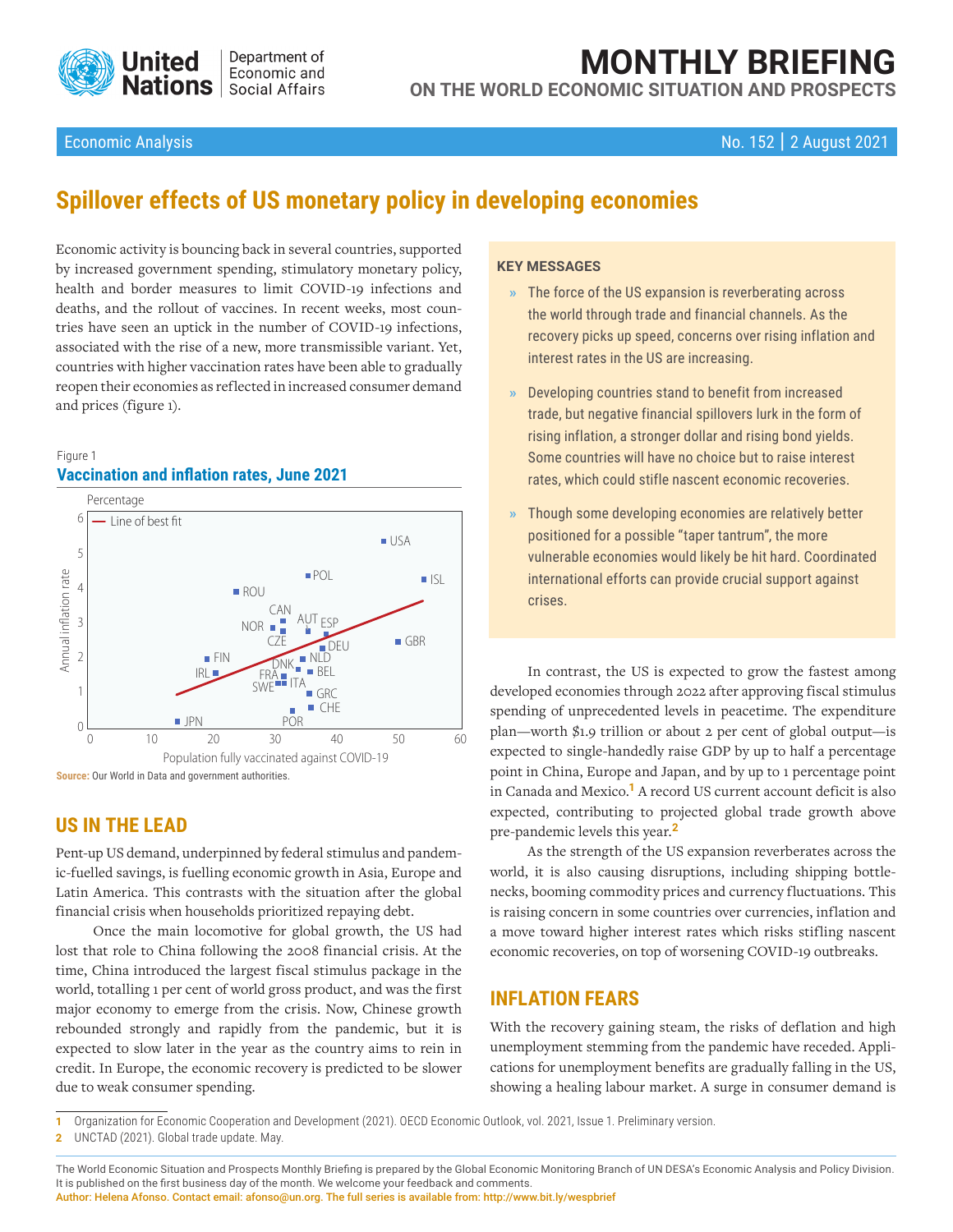driving up prices for goods and services that were hit hard by the pandemic, such as automobiles and rental cars, apparel, air travel, hotels, entertainment and recreation. In June, the US inflation rate reached a 13-year high, triggering concerns over a new inflationary period akin to the 1970s.

Inflation may ease later this year to the extent it reflects one-off factors, including supply-chain bottlenecks, higher shipping costs and a semiconductor shortage that is reducing the supply of automobiles in the US. However, more persistent inflation pressures could build due to labour shortages and capacity constraints, which could be passed on to consumer prices more strongly. There is also growing concern over potential asset price bubbles, particularly in property.

If households and businesses start expecting a continuous rise in prices, inflation expectations could become unanchored and self-fulfilling. Some signs of changing expectations have become apparent. In June, US median consumer inflation expectations for the next  $\varsigma$  to 10 years ascended to 2.8 per cent, the highest level since 2014 (figure 2). The US 10-year breakeven inflation rate—a measure of the market's inflation expectations over the next 10 years on average—reached its highest value since 2013 in May, 2.5 per cent. Higher inflation for several years would affect economic activity in various ways—from squeezed household budgets and difficulties for businesses in planning longer-term investments, to higher borrowing costs, which could hurt asset prices, such as stocks and housing.

The significant level of monetary support in place since mid-2020 is thus expected to be reduced sooner. US Federal Reserve officials signalled in mid-June they expect to raise interest rates by late 2023, a year earlier than anticipated. Some voices inside the Fed favour an even earlier move, fearing a disruptive, abrupt



#### **Consumer inflation expectations in the United States**

**Note:** Monthly median expected change in prices in the US over the next 5 to 10 years, 4-month moving average.

pull of the policy brakes later. Central banks in other developed economies have also signalled plans to tighten monetary policy by tapering or halting monthly bond purchases. Interest rate markets in some developed countries have factored in a central bank rate increase as soon as this year.

## **RIPPLE EFFECTS IN DEVELOPING ECONOMIES**

Robust growth and changes in monetary policy in the US resonate through the global financial system as the dollar dominates international debt markets and foreign-exchange reserves. Global trade is also affected as the country accounts for almost a third of final consumption expenditure globally. Countries around the world are expected to benefit from surging trade, but several also face the risk of increasing inflation, a stronger dollar and rising bond yields. This could stifle their recoveries, especially at a time when debt in the developing economies is high.

Although the outbreak of the pandemic saw investors massively retreat from securities markets in developing countries such as Brazil, India, Kenya and Thailand, the Federal Reserve's decision to lower interest rates to near zero helped avert a global recession and encouraged portfolio flows back into developing economies in Africa, Asia and Latin America. Debt in large developing economies increased by \$11 trillion during the pandemic, reaching a record of over \$86 trillion at the end of March 2021.**<sup>3</sup>**

Though external financing to roll over debt is relatively abundant, escalating prices in the US and interest rate increases by the Federal Reserve may push up bond yields. This would increase the cost of borrowing for countries competing to sell their debt, since buyers would demand higher returns, potentially triggering a fresh bout of capital flight and currency weakness that could unsettle developing economies.**4** The US economy itself could have repercussions from widespread and persistent stress in major developing economies due to US banks' exposure to potential loan defaults by corporations and governments in developing countries and indirect exposure via US businesses with strong ties to these countries.**<sup>5</sup>**

#### **DEBT SUSTAINABILITY IN FLUX**

Around the world, ultra-loose monetary policy has given cover to central banks and governments, including very indebted ones, to boost their economies with inexpensive lending and plentiful government expenditure. Confidence that the Federal Reserve is going to try to hold its rates for two years has given breathing room to central bankers in developing economies that, under normal circumstances, would be increasing rates.

Figure 2

**Source:** University of Michigan Surveys of Consumers.

**<sup>3</sup>** Institute for International Finance (2021). Global debt monitor: Chipping away at the mountain? 13 May.

**<sup>4</sup>** US monetary policy plays an important role in the credit cycles of developing economies through its impact on US interest rates given the economic significance of US dollar lending by global banks to developing country firms.

**<sup>5</sup>** Board of Governors of the Federal Reserve System (2021). Financial stability report. May.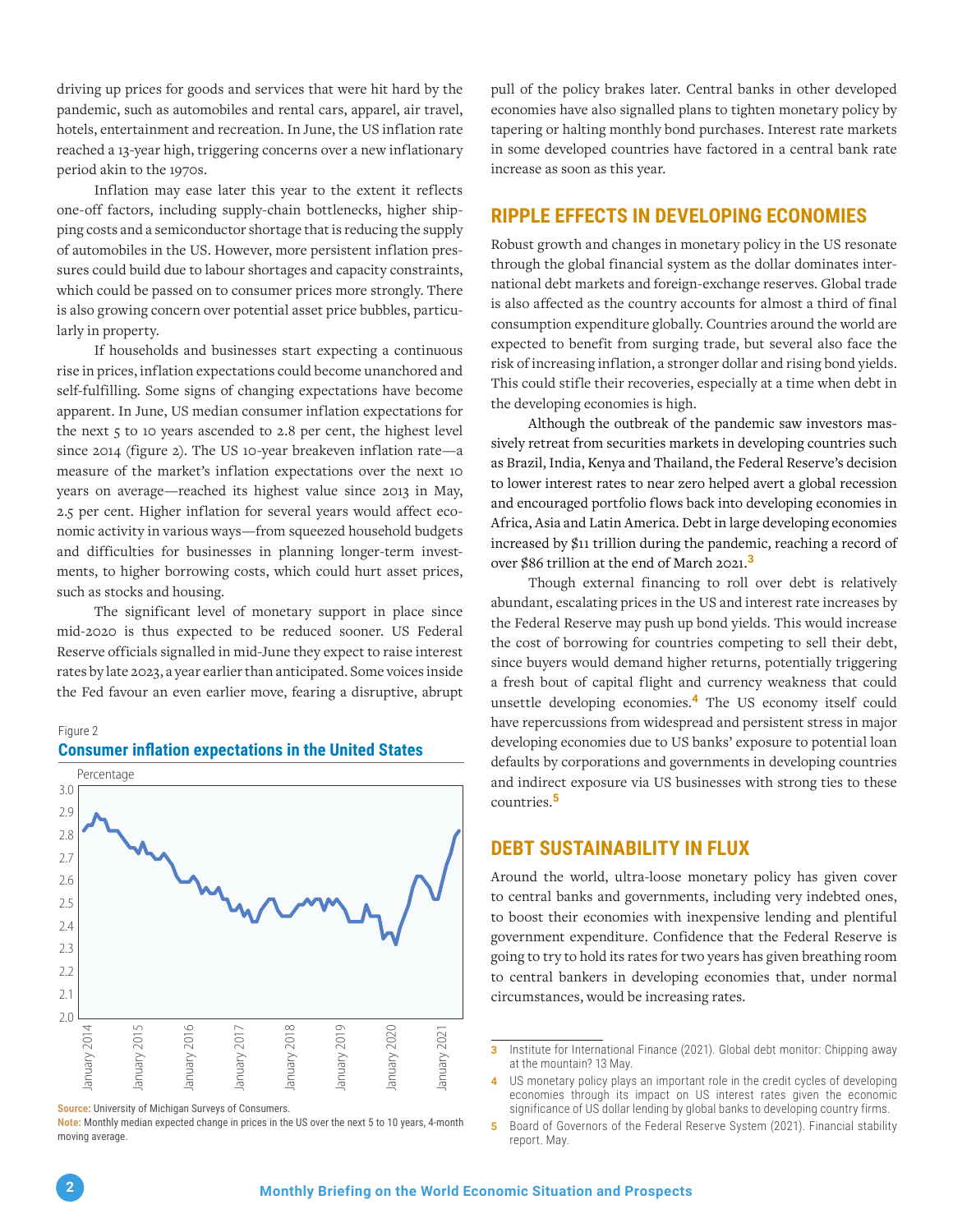However, inflation and higher yields are a threat to debt sustainability in some developing countries, especially in the context of COVID-19. While most developed countries have been able to secure funds throughout the pandemic at a fraction of a percentage point—below their average cost by more than 1 per cent—some developing economies have faced much higher refinancing costs in 2021 (figure 3). A few, such as Brazil and India, managed to obtain lower-than-average refinancing costs in exchange for selling bonds with shorter maturities than in the past, making its finances less sustainable.

An end to the current low-interest rate environment or a slower-than-expected recovery risk derailing debt rollover for some countries. Egypt, Ghana and South Africa are particularly at risk from rate rises due to high cost of debt and large refinancing needs (figure 4). Compared to the debt crises of the late  $20<sup>th</sup>$ century though, larger reliance on domestic instead of foreign lending mitigates some of the vulnerability to capital outflows in Brazil, India and South Africa.

#### Figure 3 **Government refinancing costs**



**Source:** S&P Global Ratings.

#### Figure 4 **Government refinancing needs**



If the dollar climbs higher following rising interest rates, the credit ratings of some sovereigns would likely be downgraded, which would further raise borrowing costs and could potentially lead to defaults and bailouts becoming necessary. So far, though, developing countries generally have been able to finance their larger fiscal deficits by relying on a mix of domestic and foreign investors and their central banks.

In 2021, developing economies are estimated to pay \$1.1 trillion in debt service costs, of which \$373 billion is public debt servicing.**6** Interest payments can take up to half of government revenues in countries such as Lebanon, Sri Lanka and Zambia. This spending limits government resources to fight the pandemic and address long-term priorities, such as education and climate change adaptation.

# **BETWEEN A ROCK AND A HARD PLACE**

The start of the global recovery has been bittersweet as the threat of higher borrowing costs weighs on countries, especially those in precarious fiscal situations. Most countries borrowed heavily during the pandemic to cover increased expenses and sinking revenues. In developing countries, since much of that borrowing is in US dollars, faced with higher US interest rates, these economies are finding themselves with a difficult choice between raising their own interest rates to prevent capital flight and defend the value of their currency, possibly triggering a recession, or allowing the currency to depreciate and face soaring costs for repaying dollar-denominated debt, and inflation.

The closer the economic and regional ties, the more countries will be forced into shadowing US monetary policy despite their own macroeconomic conditions. For dollarized economies, including small economies in Africa and Latin America, raising rates is a necessity even if it might not change outcomes.

Though it is too early for developing countries to tighten monetary policy given incipient economic recoveries, some may have no choice. Central banks in Brazil, Mexico and Turkey raised interest rates recently to control inflation caused by weakening currencies and rising commodity prices, pushing up borrowing costs even though the countries are still grappling with COVID-19 (figure 5). However, even a brief gust of inflation can unsettle investors and bring down currencies, hampering the ability of businesses and households to service foreign-denominated debt.

# **TAPER TANTRUM: THEN AND NOW**

US Treasury yields soared in February and March, from below 1.2 per cent to close to 1.8 per cent, as the easing of coronavirus lockdown restrictions raised investor expectations of a strong US economic recovery and rising inflation. They have since receded over growing concern about the pace of the economic recovery, amid new waves of infection from a more transmissible COVID-19 variant.

**<sup>6</sup>** United Nations Development Program (2021). Sovereign debt vulnerabilities in developing economies. 1 April.